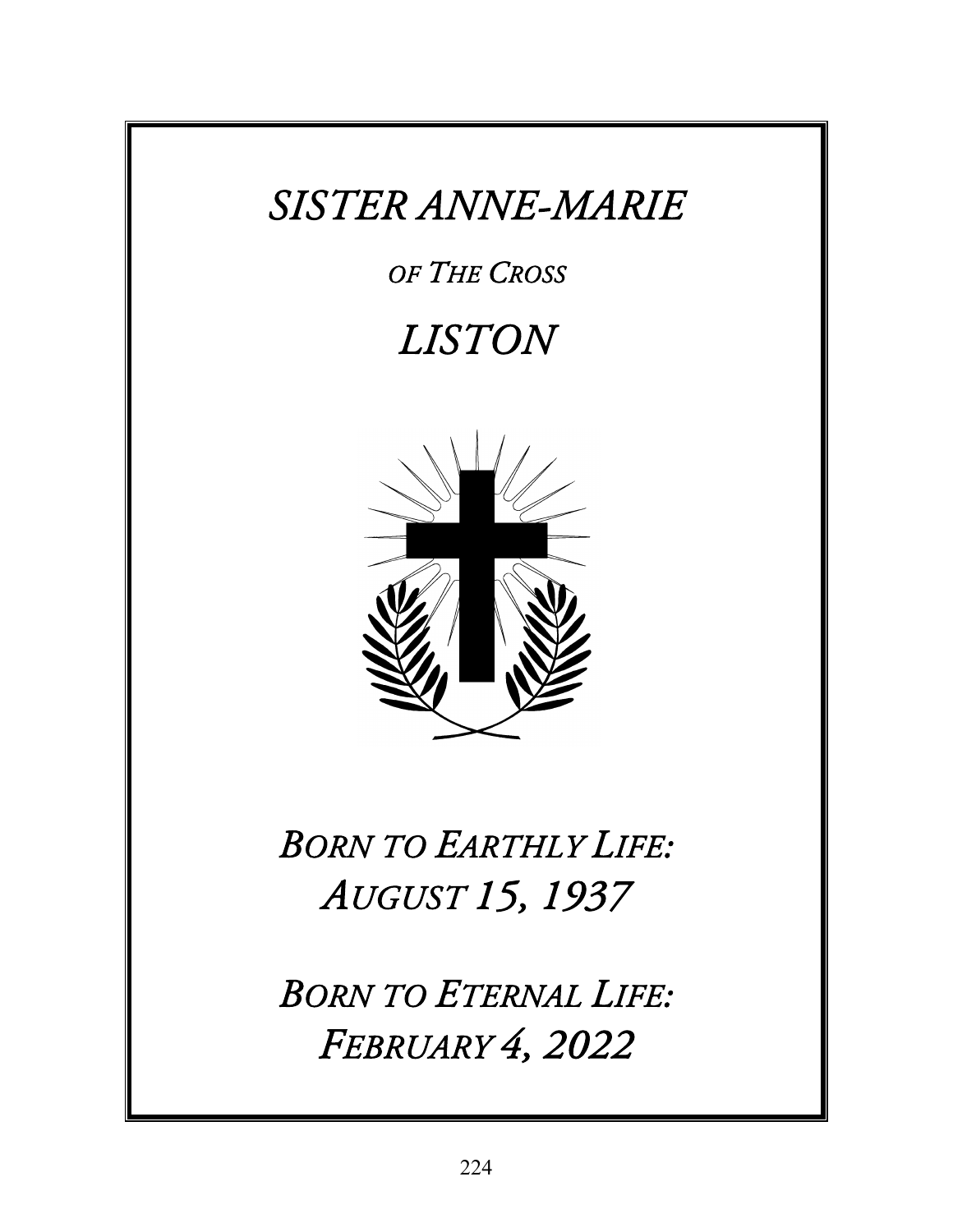#### Sister Anne Marie Liston Province of U.S.A. & Canada 1937 - 2022

Ellen Liston was born to Richard I. Liston and Ida E. Morrison on August 15, 1937 in Brooklyn, NY. Perhaps because she was an only child, she became a lifelong avid reader and lover of mysteries. Growing up she also greatly enjoyed high jinks with her Aunt Catherine, who was the same age, and the other neighborhood children.

As a child, and then as a young adult, Ellen suffered from serious illnesses and was told she would never be able for religious life. But since sixth grade, she had wanted to be a missionary sister. As a member of the Legion of Mary, she volunteered at a foundling home. After of refusals from other congregations, her dream was realized when she was welcomed into the Sisters of St. Joseph of Cluny in 1960.

Sister Anne Marie held a bachelor's degree from Chestnut Hill College and a master's from Salve Regina. She also pursued studies in psychology. As a teacher, she was creative and injected her classes with her inimitable sense of humor. She taught at Cluny School, Newport and St. Catherine Laboure, Torrance, CA, where she later became principal. She then served as Cluny Vocation Director until she became chaplain at St. Jean de Brebeuf High School in Hamilton, ON, Canada, before returning to teach at Cluny School. Her next assignment was as pastoral associate at St. Joseph the Worker Church, Whitesville, WV. Over the years, she would share fond memories of all her assignments and kept in touch with many past students, their families, and parishioners.

After seven years in Whitesville, Sister Anne Marie returned to Newport, first to Cluny Convent on Brenton Road and then to Javouhey House on Carroll Avenue. She not only gave of herself generously in all these ministries, she also served as Provincial